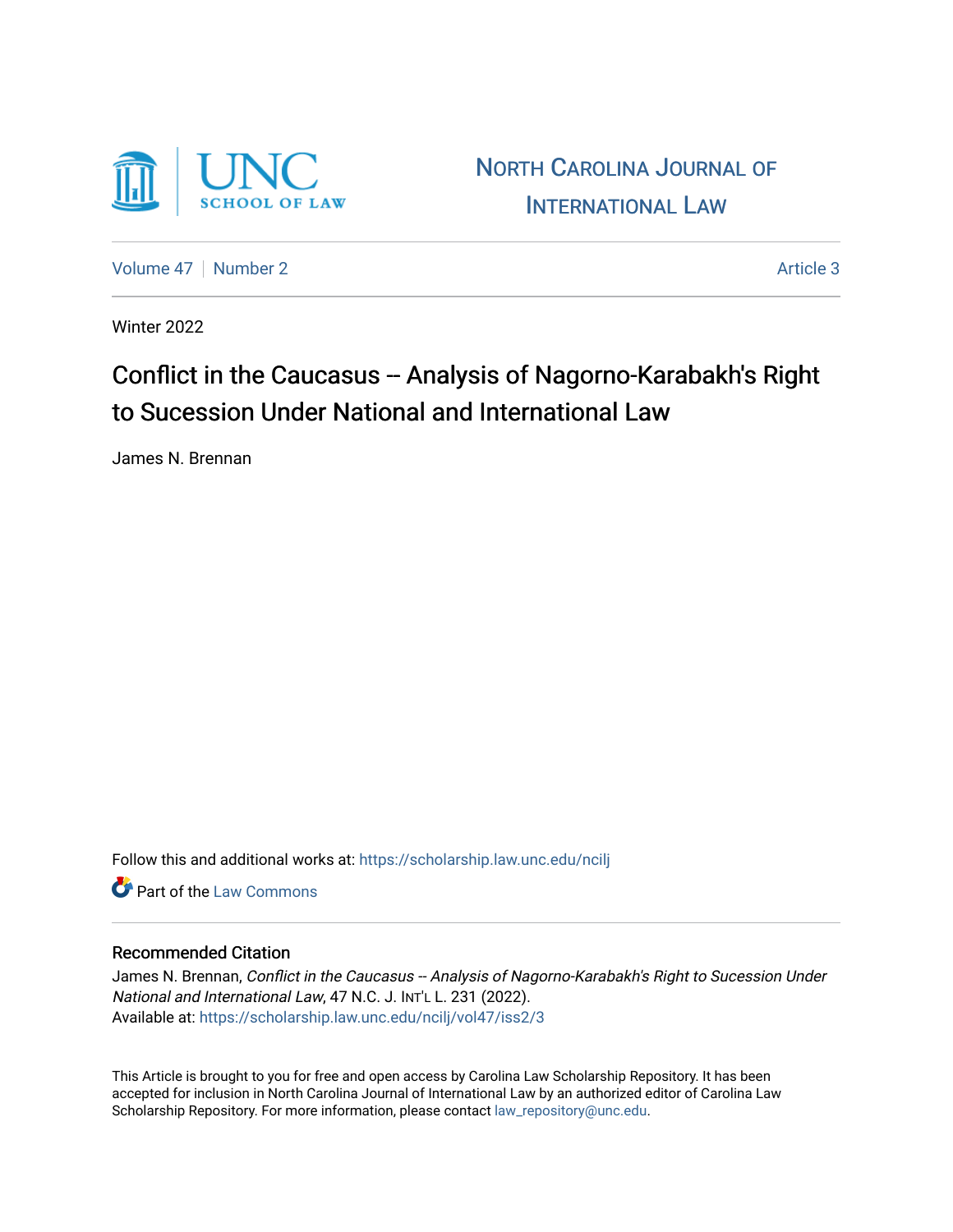# **Conflict in the Caucasus – Analysis of Nagorno-Karabakh's Right to Secession Under National and International Law**

<span id="page-1-0"></span>*James N. Brennan†*

| III. Right to Secession under International Law241 |  |
|----------------------------------------------------|--|
|                                                    |  |
|                                                    |  |
|                                                    |  |

On a chilly November morning in late 2020, on the misty hills outside Kalbajar, Azerbaijan, Kanum and Volodya Grigoryan worked briskly with their friends and family to load up their truck.<sup>1</sup> After fitting everything they could (the family sofa, their woodburning stove, and Kanum's roses, dug up and placed in plastic water jugs), they had a quick lunch finished up with some homemade vodka.<sup>2</sup> "Let's drink to our heroes," Kanum said, as everyone raised their glasses.<sup>3</sup> "They killed so many of our young people in the war. I just want peace."<sup>4</sup> As Volodya locked their front door for the last time, the family fled, not wanting to wait for the inevitable return of their home's previous owners, who had likely made a similar exit two decades prior.<sup>5</sup>

The Grigoryan family left their home due to a Russian brokered peace agreement that brought a halt, for the time being, to several

<sup>†</sup> J.D. Candidate 2022, University of North Carolina School of Law. Executive Editor, *North Carolina Journal of International Law*.

<sup>1</sup> Kristen Chick, *In Nagorno-Karabakh, People Grapple with War's Aftermath and COVID-19*, NAT'L GEOGRAPHIC (Jan. 8, 2021), https://www.nationalgeographic.com /history/article/nagorno-karabakh-people-grapple-war-aftermath-covid [https://perma.cc/U98U-OV7V].

<sup>2</sup> *Id.*

<sup>3</sup> *Id.*

<sup>4</sup> *Id.*

<sup>5</sup> *See id.*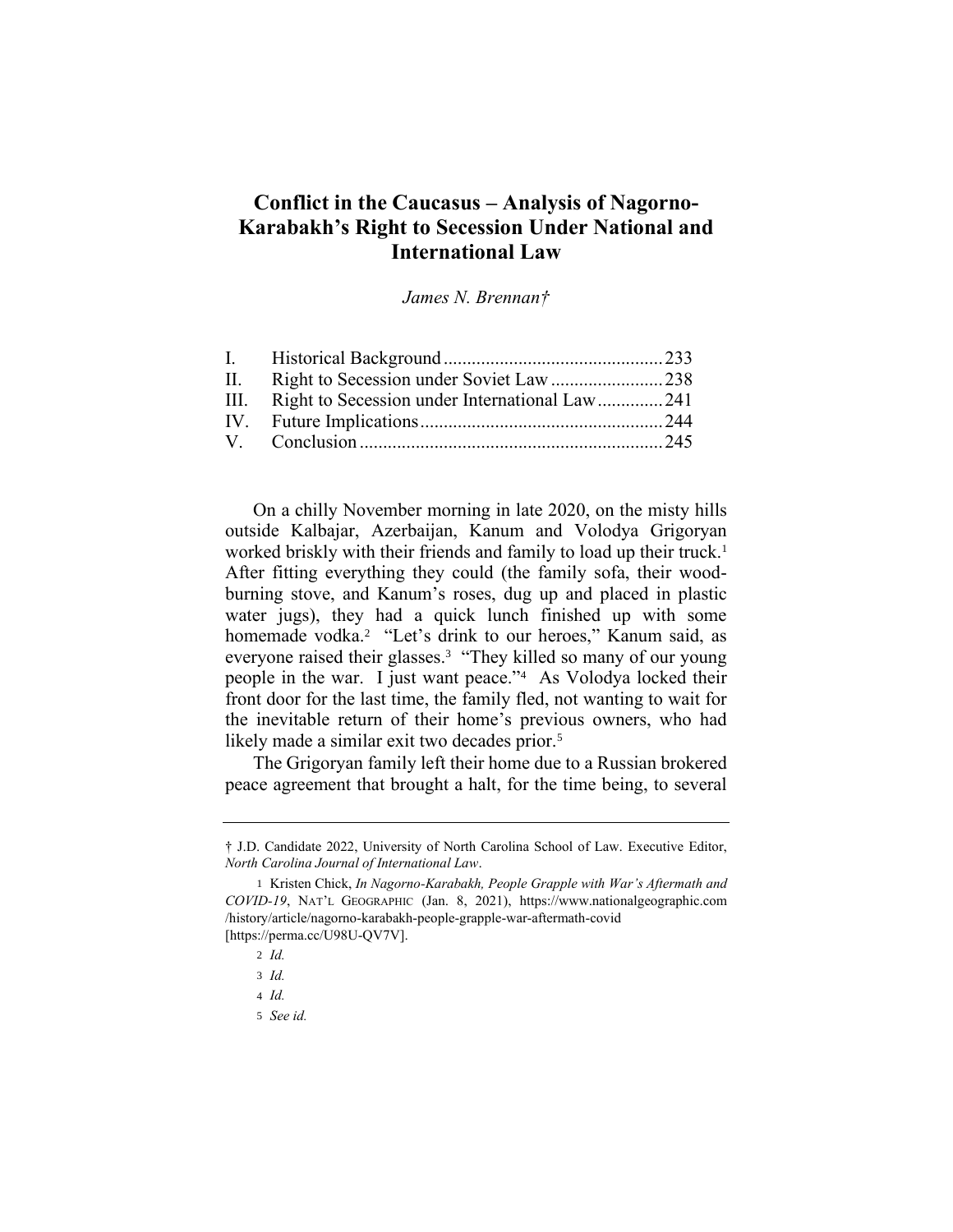<span id="page-2-0"></span>weeks of deadly fighting between Armenian and Azerbaijani troops along the Armenia-Azerbaijan border.<sup>6</sup> The deal required Armenia to hand certain areas over to Azerbaijan, including Kalbajar, the town where the Grigoryans had lived for the past twenty years.<sup>7</sup> The outbreak of war in late 2020 marked the most serious period of conflict in the region since Armenia and Azerbaijan signed the 1994 Bishkek Protocol, a provisional ceasefire agreement.<sup>8</sup> However, the period between the 1994 and 2020 ceasefires was marked by ongoing tensions that often boiled over into violence.<sup>9</sup>

<span id="page-2-2"></span><span id="page-2-1"></span>The cause of this ongoing conflict is the roughly 4,000 square kilometer region of Nagorno-Karabakh, located in Azerbaijan but with a population that, at the beginning of the dispute, was over three-quarters Armenian.<sup>10</sup> Throughout much of the twentieth century, Soviet rule muted ethnic tensions.<sup>11</sup> However, in 1988, as the policy of *perestroika* permitted a resurgence of open nationalism, the regional government of Armenia responded to a wave of public demonstrations by formally requesting that the central Soviet government, and the constituent Azerbaijan and Armenian SSRs, transfer the region to the latter.<sup>12</sup> While the Armenian SSR endorsed the proposal, this request was rejected by

/27640267.html [https://perma.cc/WGW9-ZLNH].

<sup>6</sup> *See Azerbaijani Army Enters Kalbajar, Region Returned by Armenia*, AL JAZEERA (Nov. 25, 2020), https://www.aljazeera.com/news/2020/11/25/azerbaijani-army-enterskalbajar-region-returned-by-armenia [https://perma.cc/E2EL-C9FP].

<sup>7</sup> *See id.*; Chick, *supra* not[e 1.](#page-1-0)

<sup>8</sup> Thomas D. Grant, *Frozen Conflicts and International Law*, 50 CORNELL INT'L L.J. 361, 381 (2017); *Azerbaijani Army Enters Kalbajar, Region Returned by Armenia*, *supra* not[e 6.](#page-2-0)

<sup>9</sup> *See, e.g.*, *Fatal Armenian-Azeri Border Clash*, BBC (Mar. 5, 2008), http://news.bbc.co.uk/2/hi/europe/7278483.stm [https://perma.cc/4W3V-CL5W]; *Three Azerbaijani Soldiers Killed Near Nagorno-Karabakh*, RFE/RL (Feb. 18, 2010), https://www.rferl.org/a/Three\_Azerbaijani\_Soldiers\_Killed\_Near\_NagornoKarabakh/19 62175.html [https://perma.cc/4HDQ-U46F]; Sara Khojoyan & Zulfugar Agayev, *Azerbaijan-Armenia Border Skirmishes Turn Deadliest in 20 Years*, BLOOMBERG (Aug. 1, 2014), https://www.bloomberg.com/news/articles/2014-08-01/azerbaijan-armeniaborder-skirmishes-turn-deadliest-in-20-years [https://perma.cc/FEB8-EWQA]; *Azerbaijan: Two Servicemen Killed in Clashes With Armenian Army*, RFE/RL (Mar. 28, 2016), https://www.rferl.org/a/karabakh-azerbaijani-soldier-killed-armenia

<sup>10</sup> Chiragov v. Armenia, App. No. 13216/05, 2015-III Eur. Ct. H.R. 135, ¶¶ 12-13.

<sup>11</sup> *See* Heiko Krüger, *Nagorno-Karabakh*, *in* SELF-DETERMINATION AND SECESSION IN INTERNATIONAL LAW 214, 215 (Christian Walter et al. eds., 2014).

<sup>12</sup> *Id.*; *Chiragov*, 2015-III Eur. Ct. H.R. ¶ 14.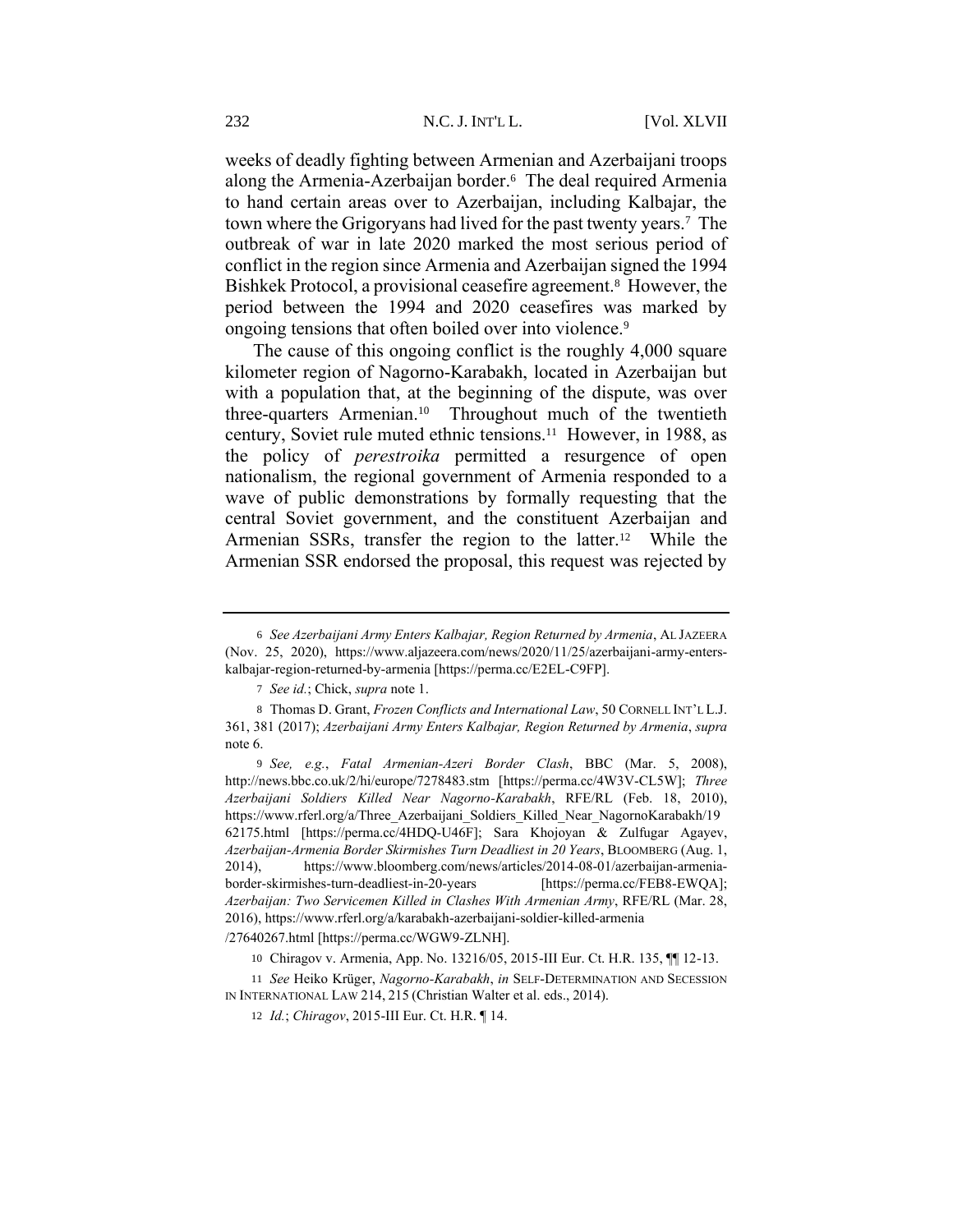the Supreme Soviet of the USSR and the Azerbaijani government.<sup>13</sup> Over the next few years, popular demonstrations by Armenians continued in favor of unification, now accompanied by armed clashes even after the deployment of Soviet troops to keep the peace.<sup>14</sup> Once the USSR collapsed and Soviet forces withdrew from the area, "the conflict gradually escalated into a full-scale war."<sup>15</sup> This Note will consider the question at the heart of the Nagorno-Karabakh conflict: whether Nagorno-Karabakh has legally declared independence from Azerbaijan. This question is of critical importance for establishing a lasting peace, as its answer informs whether Nagorno-Karabakh's ethnic-Armenian leadership should be considered a proper party to negotiations and whether that leadership has the legal right to decide on unification with Armenia. Part I will begin with a historical overview of the conflict, helping set the stage for the legal discussion to follow. Part II will consider Nagorno-Karabakh's right to secede under Soviet law, as the territory may have still been under USSR rule when it initially declared independence, a distinction which has potential ramifications under an international law analysis. Part III will then examine Nagorno-Karabakh's secession claims under international law, and whether Nagorno-Karabakh can properly be considered an independent state. Finally, Part IV will look at the future implications of these determinations, in particular the effects on international law if Nagorno-Karabakh becomes recognized as a state in violation of international law.

#### **I. Historical Background**

<span id="page-3-0"></span>To achieve a proper understanding of the current conflict in Nagorno-Karabakh, the historical roots of the conflict must be considered.<sup>16</sup> In the early sixteenth century, the area now governed by Armenia and Azerbaijan was conquered by the Persian Safavid Empire, which divided the region into four administrative districts, including Karabakh, ruled by Armenian nobility.<sup>17</sup> By the mid-

<sup>13</sup> *Chiragov*, 2015-III Eur. Ct. H.R. ¶ 14.

<sup>14</sup> *Id.* ¶¶ 15-16.

<sup>15</sup> *Id.* ¶¶ 17-18.

<sup>16</sup> OHANNES GEUKJIAN, ETHNICITY, NATIONALISM AND CONFLICT IN THE SOUTH CAUCASUS: NAGORNO-KARABAKH AND THE LEGACY OF SOVIET NATIONALITIES POLICY 37 (2012).

<sup>17</sup> *Id*.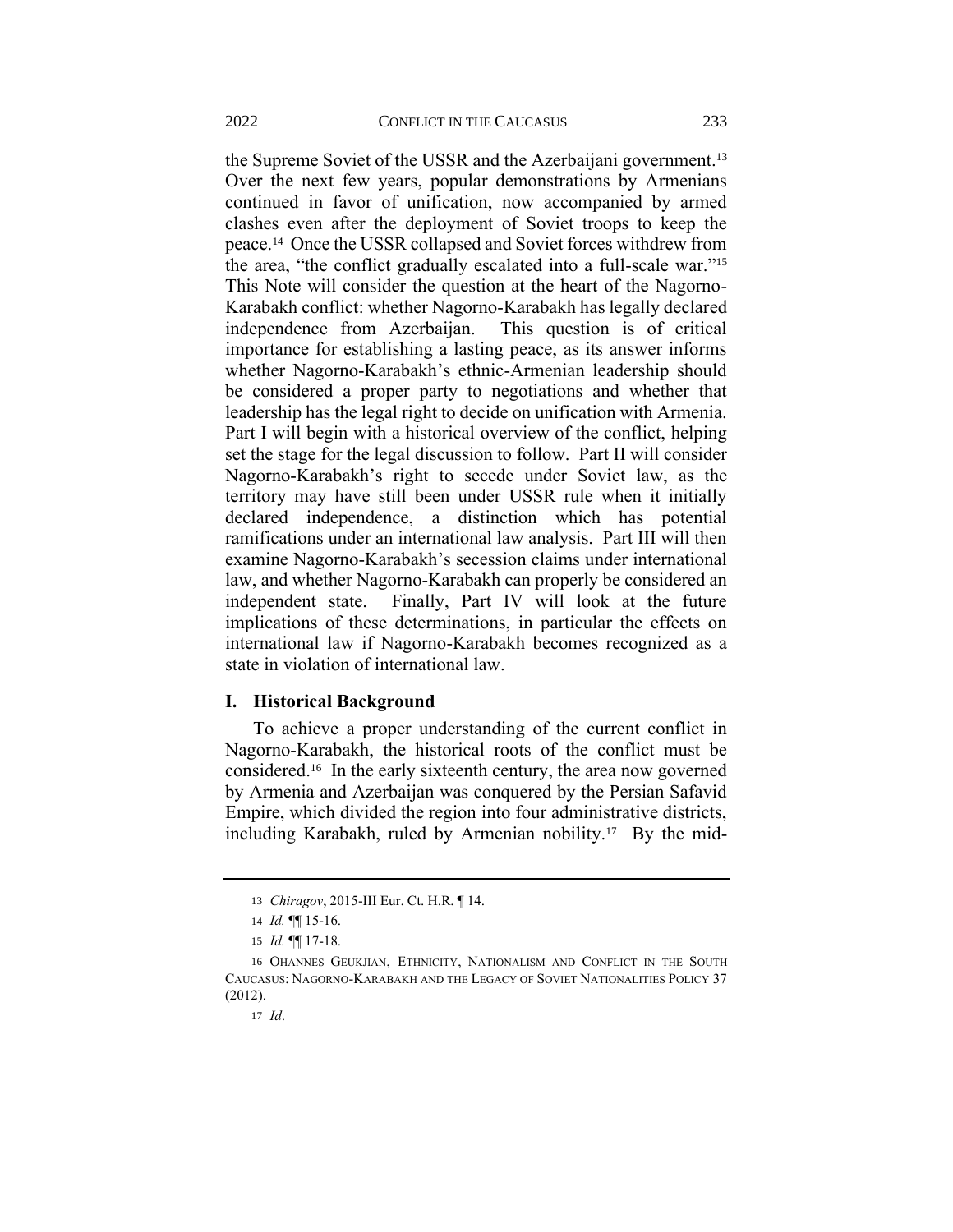eighteenth century, Persian power in the region declined enough that the Armenian nobility began engaging in power struggles amongst themselves, which enabled an outsider to come in and take control.<sup>18</sup> In the early 1750s, Turk chieftain Panah Ali claimed control over the area of present-day Nagorno-Karabakh and created the khanate of Shushi-Karabagh.<sup>19</sup> This development prompted the Armenian nobility to petition Catherine the Great of Russia "to liberate them from Persian domination."<sup>20</sup>

<span id="page-4-0"></span>Though it probably took longer than the Armenians in Karabakh would have liked, Russia did eventually conquer and annex the khanate of Shushi-Karabagh at the turn of the nineteenth century, as part of broader imperial expansion in the Caucasus.<sup>21</sup> At the time of Russia's arrival in the area, Karabakh's population was largely Armenian, and there were attempts by Armenian leaders to create an Armenian state by uniting Karabakh with other Armenian lands.<sup>22</sup> This plan did not materialize, however, as the Russian administration opposed the creation of ethnically homogeneous units. $23$ 

Utilizing a 'divide and rule' political strategy to consolidate their power in the region, Russia hoped to "neutralize national demands by mixing and opposing ethnic groups."<sup>24</sup> As a result, Russia included the mountainous Karabakh region in an administrative division mainly comprising the "steppes and plains which would become the Soviet republic of Azerbaijan in the twentieth century," rather than attaching Karabakh to the other mountainous, mainly ethnic-Armenian lands of which it would seem a more natural part.<sup>25</sup> The Russians' political strategy, "which ignored the geographical and historical boundaries of the local ethnic communities . . . became a primary factor in ethnic confrontations in the second half of the nineteenth century."<sup>26</sup>

- 24 *Id.*
- 25 *Id.* at 78-79.

<sup>18</sup> *Id*. at 38.

<sup>19</sup> Patrick Donabedian et al., THE CAUCASIAN KNOT, THE HISTORY & GEOPOLITICS OF NAGORNO-KARABAGH 51, 74 (Levon Chorbajian et al. eds., 1994).

<sup>20</sup> GEUKJIAN, *supra* not[e 16,](#page-3-0) at 38.

<sup>21</sup> *See* Donabedian, *supra* not[e 19,](#page-4-0) at 78.

<sup>22</sup> *See* GEUKJIAN, *supra* not[e 16,](#page-3-0) at 38.

<sup>23</sup> Donabedian, *supra* note [19,](#page-4-0) at 78.

<sup>26</sup> GEUKJIAN, *supra* not[e 16,](#page-3-0) at 39.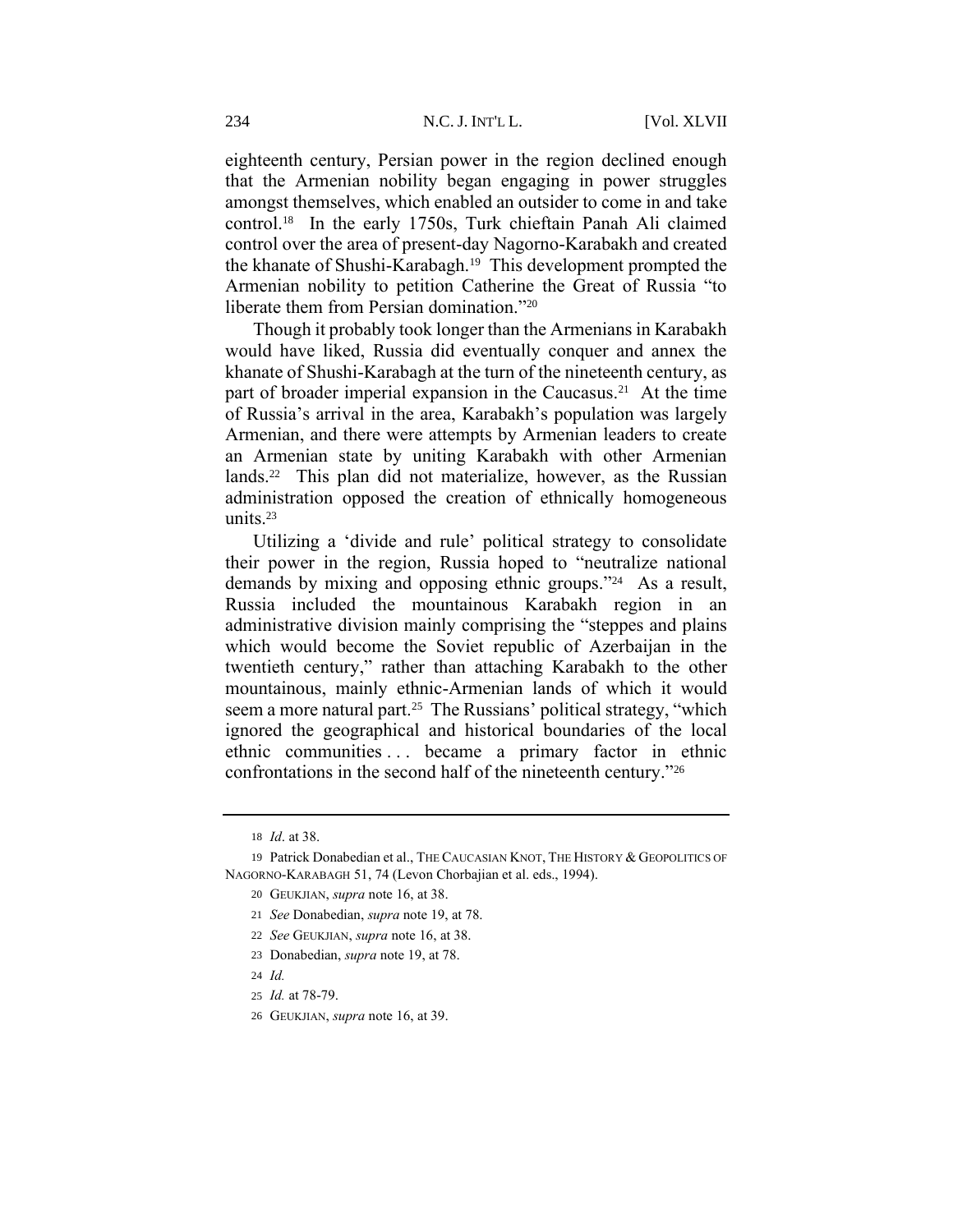Throughout the nineteenth and early twentieth centuries, Karabakh's *de jure* connection with Azerbaijani territories created real, *de facto* linkages that would later prove difficult to sever cleanly.<sup>27</sup> By linking the rugged terrain of Karabakh with flatter land to its east, economic and transportation ties between the previously geographically separated areas became stronger.<sup>28</sup> These important economic links would later be used to support arguments that Karabakh was economically dependent on Azerbaijan, and should therefore be included within Azerbaijan as part of the Soviet Union.<sup>29</sup> Additionally, these growing practical connections "gradually generated among the Azerbaijanis an emotional and nationalistic affinity for the region."<sup>30</sup>

Although tensions remained throughout the nineteenth century due to the Armenians' rebuffed attempts to unite Karabakh with greater Armenia, events in the region related to the First World War would be a foreshadowing of more serious conflict to come.<sup>31</sup> From 1915 until at least the end of the war in 1918, nearly one million Armenians were killed by the Ottoman Turkish empire.<sup>32</sup> The tensions already present in the Karabakh region intensified as a result of the genocide because "the Azerbaijanis were Muslims and were viewed as Turks by the Armenians."<sup>33</sup> Into this morbid mix, the Russian revolution introduced a power vacuum as imperial Russia was no longer able to assert its power in the region.<sup>34</sup> Various groups attempted to fill this vacuum, with both Armenians and Azerbaijanis declaring control over Nagorno-Karabakh.<sup>35</sup> However, in 1920, "the Russian Red Army invaded the Southern Caucasus and expanded Bolshevist rule throughout the whole region," and the entire area quickly became part of the Soviet

- 34 *See id.* at 51.
- 35 Krüger, *supra* note [11,](#page-2-1) at 215.

<sup>27</sup> *See id.* at 40.

<sup>28</sup> *Id.*

<sup>29</sup> *See id.*

<sup>30</sup> *Id.*

<sup>31</sup> *See id*. at 47.

<sup>32</sup> *See* Vahakn N. Dadrian, *Genocide as a Problem of National and International Law: The World War I Armenian Case and Its Contemporary Legal Ramifications*, 14 YALE J. INT'L L. 221, 223-24 (1989).

<sup>33</sup> GEUKJIAN, *supra* not[e 16,](#page-3-0) at 47.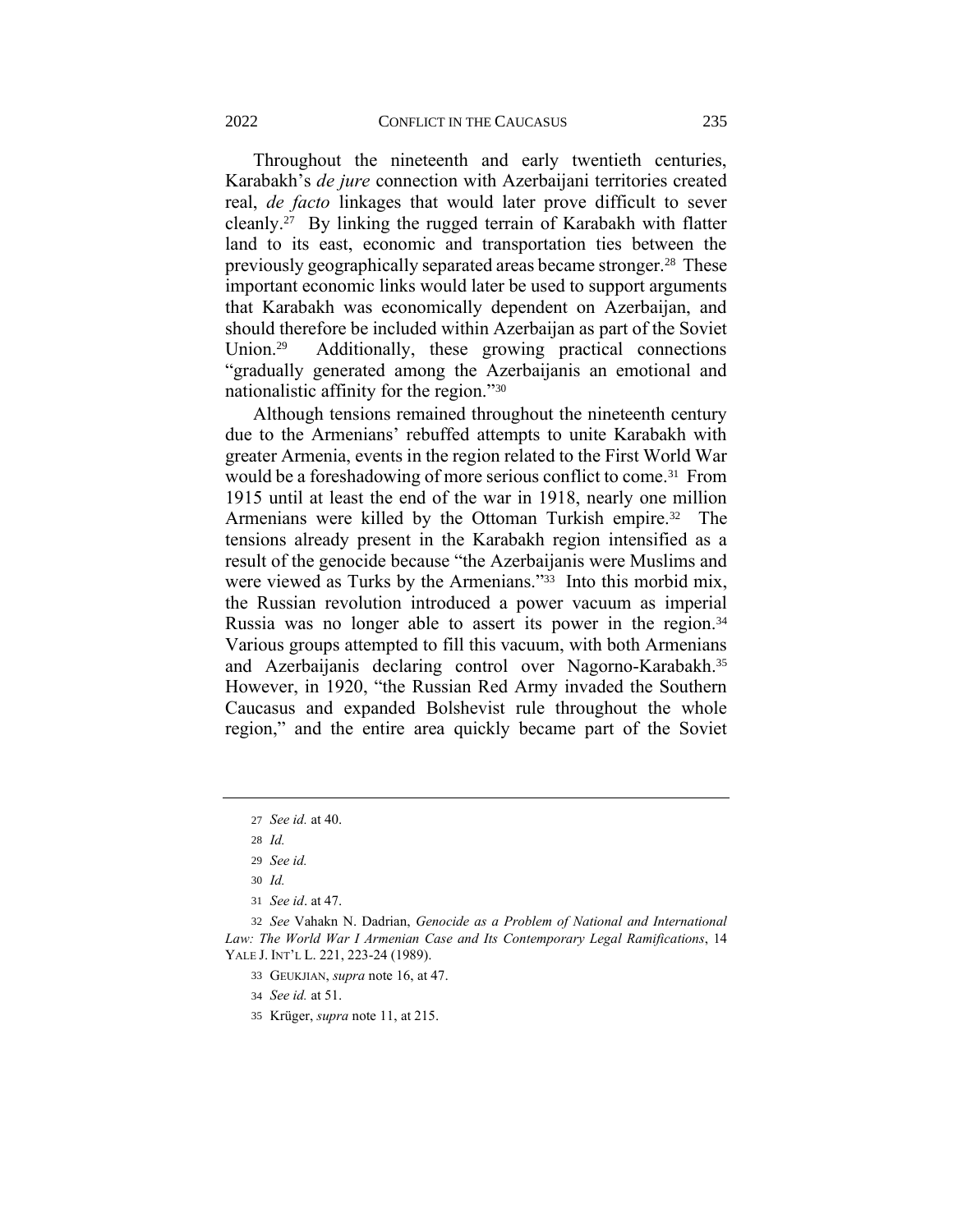Union.<sup>36</sup>

When the Communists took control in 1920, the government of the Soviet Republic of Azerbaijan "promised that Karabagh would be ceded to Soviet Armenia."<sup>37</sup> Indeed, in July of 1921, the Caucasian Bureau of the Russian Communist Party ("Kavbiuro"), which Moscow had installed as overseer of the region, "resolved to attach Mountainous Karabagh to Soviet Armenia."<sup>38</sup> However, the Kavbiuro changed course two days later, and, citing Karabakh's important economic ties to Azerbaijan, decided that the territory would remain within Soviet Azerbaijan, although it would be given broad autonomy.<sup>39</sup> This reversal was no doubt a result of the Soviet leadership's recognition of the benefits inherent in following Russia's previous divide and rule strategy. By keeping the majority Armenian region within Soviet Azerbaijan, "it would forever remain a sore spot between the two republics that would ensure Moscow's position as power broker."<sup>40</sup>

Whatever the Soviets' motives for keeping Karabakh part of Azerbaijan, the next several decades passed with comparative tranquility, despite repeated requests from Soviet Armenia that Karabakh be transferred to their Republic.<sup>41</sup> However, by 1988, the USSR's new policy of *perestroika* led to the resurgence of nationalist movements across the country.<sup>42</sup> On 20 February 1988, the government of the Nagorno-Karabakh Autonomous Oblast ("NKAO") adopted a resolution demanding "the transfer of the [NKAO] from [Soviet Azerbaijan] to [Soviet Armenia]."43 In Armenia, this development was met with mass demonstrations to support the demand that Karabakh be transferred to Soviet Armenia.<sup>44</sup> Moscow immediately refused the Armenian request, and sent Soviet "peacekeeping forces" into Nagorno-Karabakh to

- 42 *See id.*
- 43 GEUKJIAN, *supra* not[e 16,](#page-3-0) at 141.
- 44 *See id.*

<sup>36</sup> *Id.*

<sup>37</sup> Ronald G. Suny, *Nationalism and Democracy in Gorbachev's Soviet Union: The Case of Karabagh*, 28 MICH. Q. REV. 481, 483 (1989).

<sup>38</sup> *Id.*

<sup>39</sup> *See id.*

<sup>40</sup> PATRICIA CARLEY, U.S. INST. OF PEACE, NAGORNO-KARABAKH: SEARCHING FOR A SOLUTION 1 (1998).

<sup>41</sup> Krüger, *supra* note [11,](#page-2-1) at 215.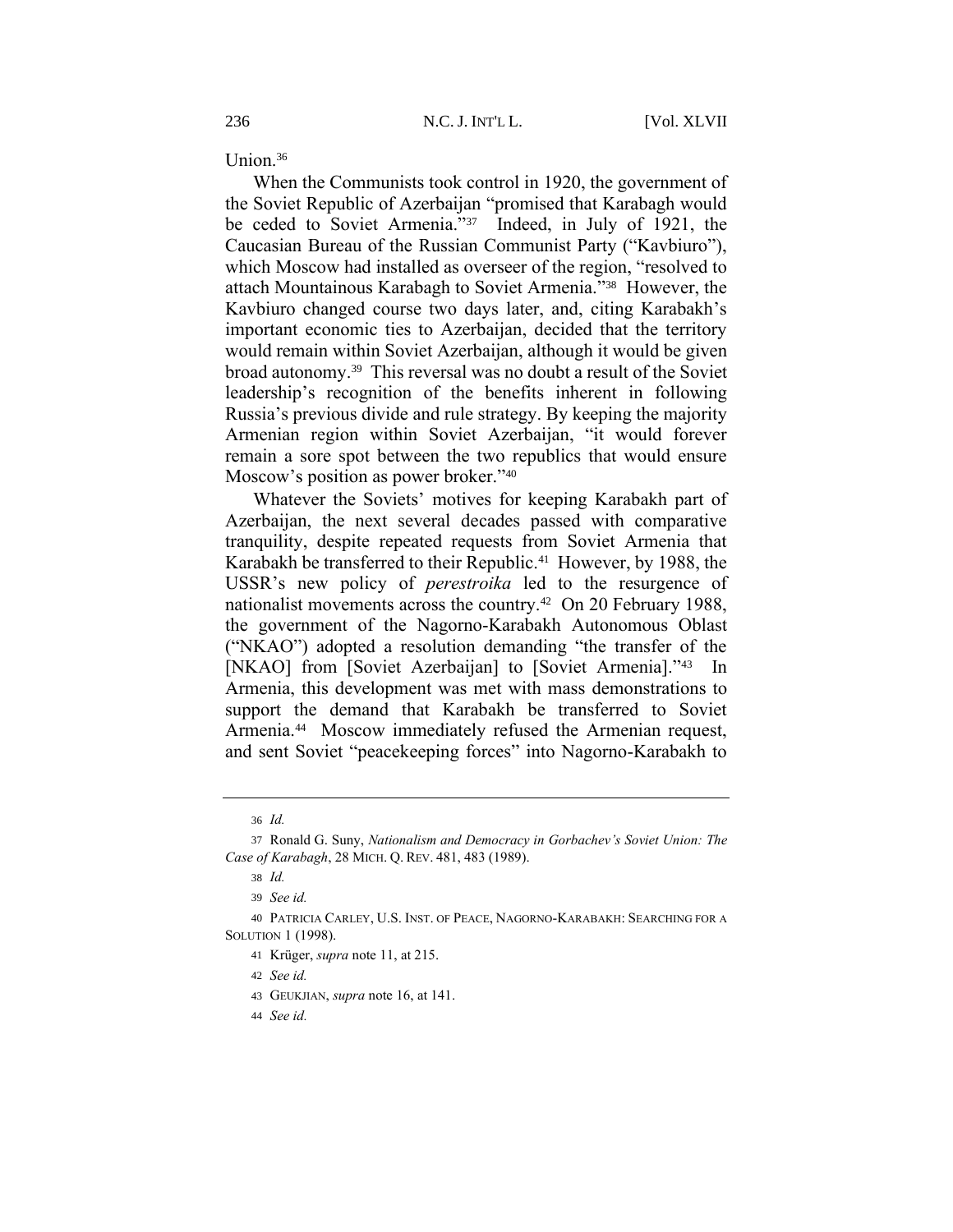ease the inter-ethnic tensions.<sup>45</sup> However, despite the military presence within Nagorno-Karabakh itself, anti-Armenian violence broke out across Azerbaijan, killing dozens and wounding hundreds. 46

Over the next several years, armed conflict would ebb and flow, with the Soviet troops in the region preventing an escalation to allout war.<sup>47</sup> On 30 August 1991, Azerbaijan formally declared its independence from the Soviet Union, which was quickly followed by a similar declaration by the NKAO, which announced the establishment of the Republic of Nagorno-Karabakh (the "NKR") and "declared that it was no longer under Azerbaijani jurisdiction."<sup>48</sup> Several months later, in December 1991, the Soviet Union collapsed, which resulted in the Soviet peacekeeping troops withdrawing from the region, and military control of Nagorno-Karabakh being handed over to the ethnic-Armenians in the territory.<sup>49</sup> As Soviet troops pulled out, Azerbaijani forces "took control of Soviet rocket launchers, tanks and ammunition and started their attacks to besiege [Nagorno-Karabakh]."<sup>50</sup> By early 1992, the war in Nagorno-Karabakh "had already been transformed from an internal matter of the former USSR to a full-scale war between two independent sovereign states, Armenia and Azerbaijan."<sup>51</sup>

After several years of conflict, with tens of thousands dead and hundreds of thousands displaced, a Russian brokered ceasefire agreement, the Bishkek Protocol, was signed by Armenia, Azerbaijan, and the NKR on 5 May 1994.<sup>52</sup> The war saw the ethnic-Armenians of Nagorno-Karabakh gain the upper hand and increase their territorial holdings.<sup>53</sup> Despite the ceasefire, armed conflict has continued to break out over the years, perhaps most notably in 2020.<sup>54</sup> The Organization for Security and Co-operation in Europe

- 51 *Id.*
- 52 *See Chiragov*, App. No. 13216/05 at 6.
- 53 *See* Grant, *supra* not[e 8,](#page-2-2) at 381.
- 54 *See Nagorno-Karabakh Conflict*, COUNCIL ON FOREIGN RELATIONS,

<sup>45</sup> *See id*. at 145.

<sup>46</sup> *See id.* at 147-48.

<sup>47</sup> *See* Chiragov v. Armenia, App. No. 13216/05, Eur. Ct. H.R. 1, 4 (2015).

<sup>48</sup> *Id.* at 4-5.

<sup>49</sup> *Id.* at 5.

<sup>50</sup> GEUKJIAN, *supra* not[e 16,](#page-3-0) at 189.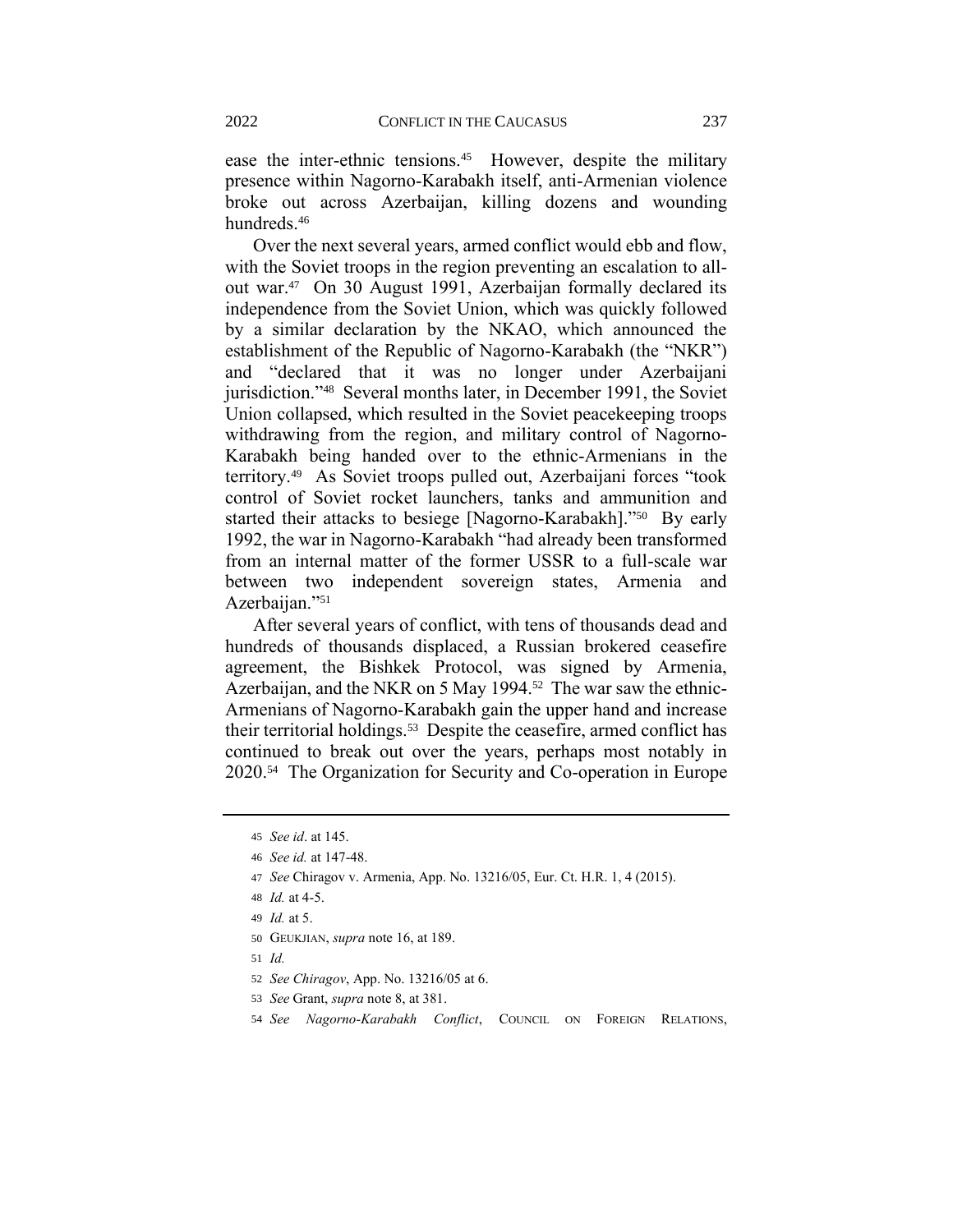("OSCE") continues to attempt negotiations on the matter.<sup>55</sup> As it currently stands, "Nagorno-Karabakh is not recognized as an independent and sovereign State by [Armenia, Azerbaijan, nor Russia], nor by any other country."<sup>56</sup>

At present, the "most contentious issue" in these negotiations between Armenia and Azerbaijan remains what is to become of Nagorno-Karabakh.<sup>57</sup> The broader global community has been unwilling to recognize the NKR because of a reluctance to condone the changing of inter-state borders because, "that might lead to irredentist claims elsewhere and add to conflict rather than [preserve] international order."<sup>58</sup>

In this context, the question of whether the NKR's independence is legal under international law has particular salience. If the NKR's independence is indeed proper, yet the international community nevertheless continues to withhold recognition in favor of political expediency, the situation raises serious questions regarding the very legitimacy of international law as a global institution. Conversely, if future political considerations lead states to recognize the NKR independence despite its violation of international law, the same difficult question arises.

### **II. Right to Secession under Soviet Law**

The question of the NKR independence's legitimacy begins with an analysis of the Soviet laws of secession. If the NKR had legally declared independence from the USSR in 1991, then subsequent Azerbaijani claims of control over the region should be unenforceable, as the NKR would have been its own sovereign and thus not within Azerbaijan's jurisdiction. However, if the NKR had not properly secured its independence under the Soviet constitution prior to Azerbaijan declaring its own independence from the USSR, then Nagorno-Karabakh would have become a constituent part of the Republic of Azerbaijan and would thus need to follow

https://www.cfr.org/global-conflict-tracker/conflict/nagorno-karabakh-conflict [https://perma.cc/4NKC-HQA2] (last visited Oct. 25, 2021); *OSCE Minsk Group ready to organize meeting of Azerbaijani, Armenian leaders*, TASS**,** https://tass.com /world/1347449 [https://perma.cc/5MRM-LA2P] (last visited Nov. 6, 2021).

<sup>55</sup> *See id.*

<sup>56</sup> *See id.* at 383.

<sup>57</sup> GEUKJIAN, *supra* not[e 16,](#page-3-0) at 207.

<sup>58</sup> *Id.* at 208.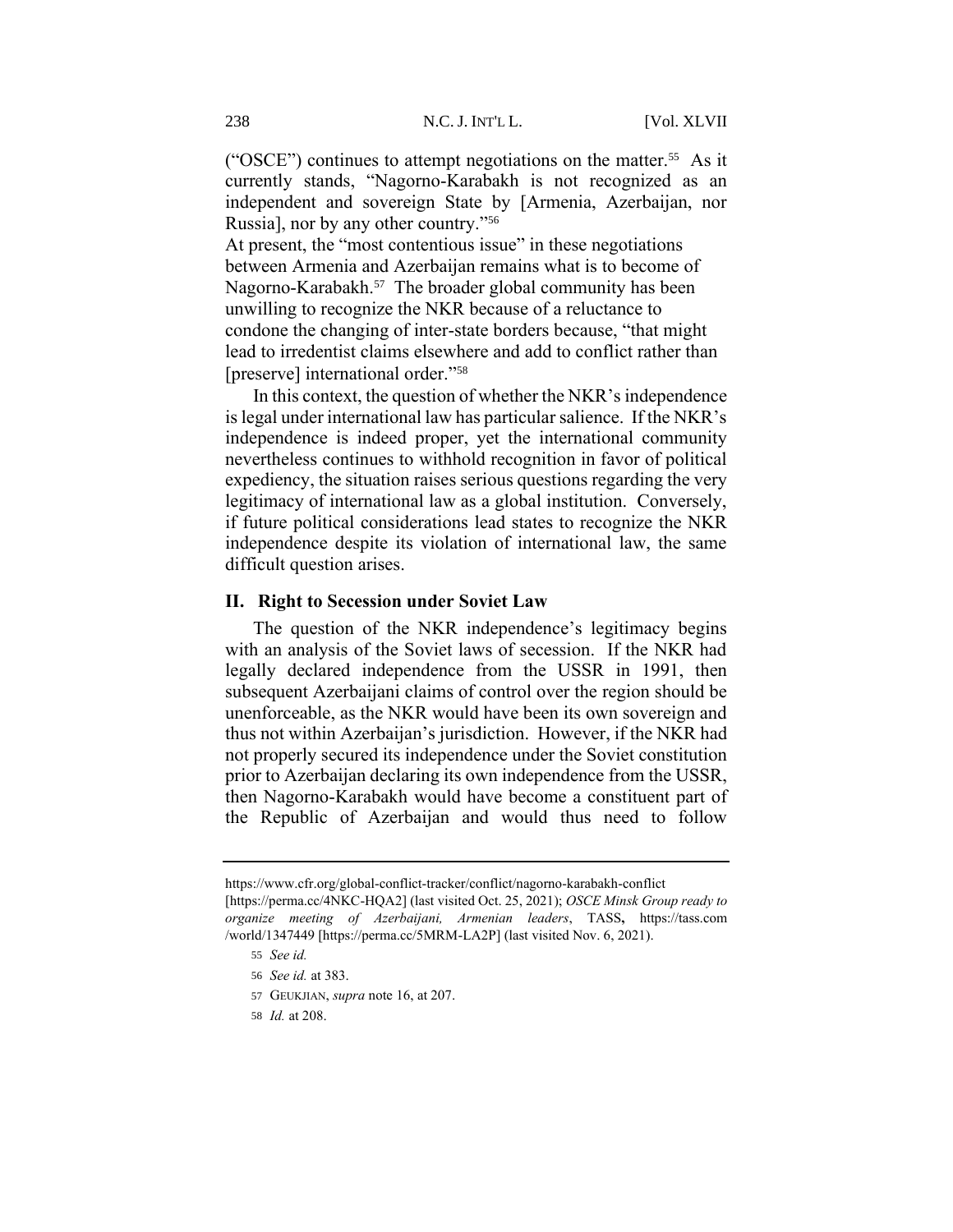Azerbaijani constitutional procedures in order to achieve independence.

<span id="page-9-0"></span>On 2 September 1991, the NKAO began its attempt at independence with the adoption of the "Declaration of Independence of the Republic of Nagorno-Karabagh."<sup>59</sup> NKAO officials based the legitimacy of this action on the Soviet Law of 3 April 1990, "[o]n the Procedures of Resolution of Problems on the Secession of a Union Republic from the USSR," which arguably provided that "the secession of a Soviet Republic from the body of the USSR allows an autonomous region within the territory of the same republic to trigger its own process of independence."<sup>60</sup>

Over the next several months, the NKAO prepared a referendum on independence, which was finally held on 10 December 1991 under the approval of international observers, as the Soviet Law on secession required that a "[r]eferendum on independence in a Union Republic that includes autonomous republics, autonomous regions or autonomous oblasts should be organized separately for each autonomous entity."<sup>61</sup> Although this referendum showed almost unanimous support for secession, the Azerbaijanis, who remained in the NKAO, boycotted the vote. $62$  Aware of the impending boycott, NKAO officials adopted an Act on Referendum the same day as the vote, "which confirmed the fact that 22,747 persons of Azerbaijani origin who did not participate in the referendum were previously notified and given the appropriate documents on the referendum."<sup>63</sup> In light of this referendum, on 6 January 1992, the leadership of the self-proclaimed republic adopted the "Declaration on State Independence of the Republic of Nagorny Karabakh," a declaration which would "form the basis for the elaboration of the Constitution and Legislation of Nagorny Karabakh."<sup>64</sup>

To determine the effectiveness of the NKR's independence process, it is necessary to consult the Soviet laws as they existed in late 1991. Article 72 of the Constitution of the Soviet Union stated

<sup>59</sup> U.N. ESCOR, THE RIGHT OF PEOPLES TO SELF-DETERMINATION AND ITS APPLICATION TO PEOPLES UNDER COLONIAL OR ALIEN DOMINATION OR FOREIGN OCCUPATION, at 7, U.N. Doc. E/CN.4/2005/G/23 (2005).

<sup>60</sup> *Id.*

<sup>61</sup> *Id.* at 8.

<sup>62</sup> *See* Grant, *supra* not[e 8,](#page-2-2) at 381.

<sup>63</sup> U.N. ESCOR, *supra* not[e 59,](#page-9-0) at 8.

<sup>64</sup> *Id.*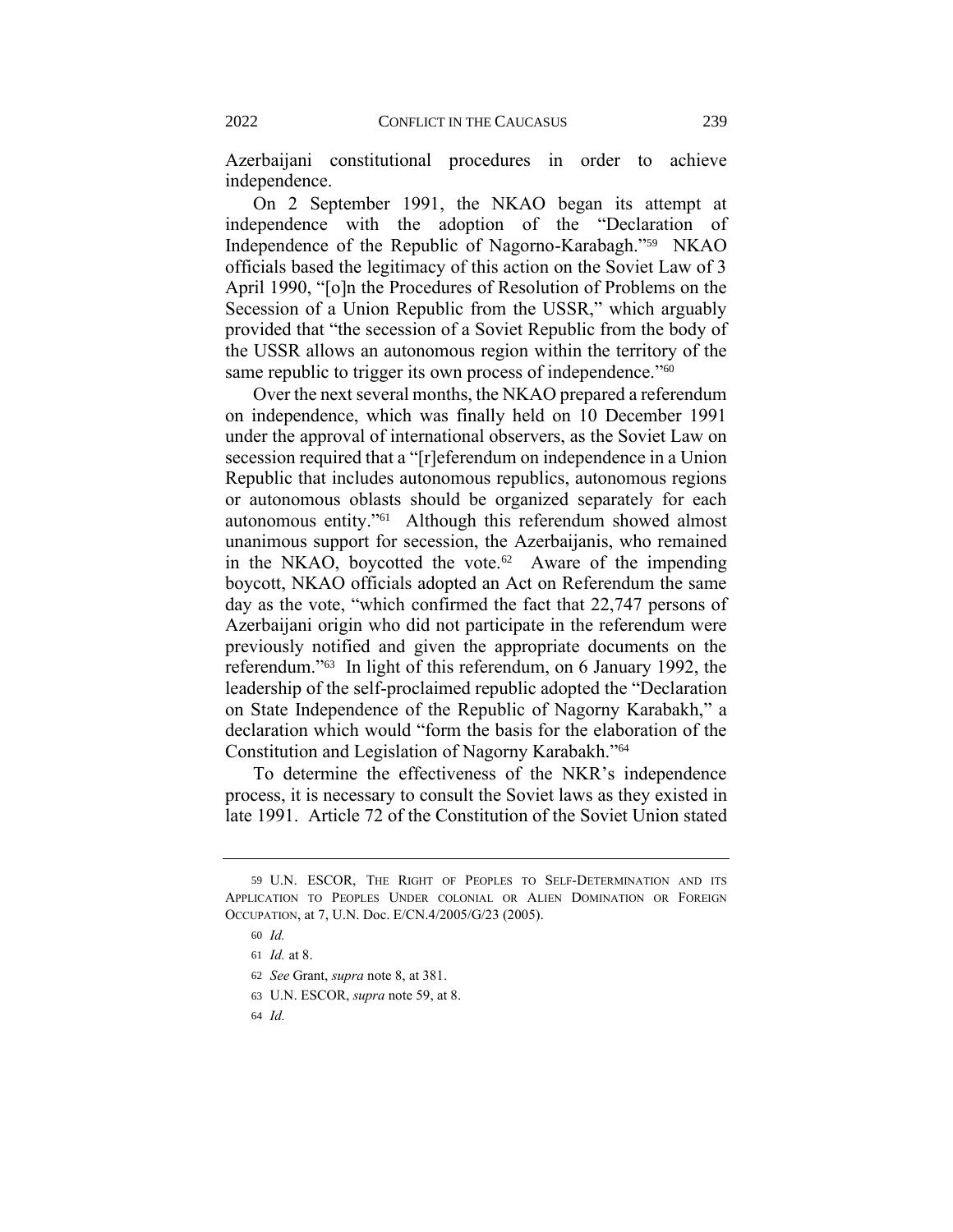that "[e]ach Union Republic shall retain the right freely to secede from the USSR."<sup>65</sup> Although this provision would seem to immediately quash the NKAO's right to freely secede as they existed at a lower administrative level than a Union Republic, NKAO officials had relied on Article 3 of the Law of Secession passed by the Soviet government in April 1990, which stated, "[t]he people of autonomous republics and autonomous formations retain the right to decide independently the question of remaining with the USSR or within the seceding Union republic, and also to raise the question of their own state-legal status."<sup>66</sup>

<span id="page-10-0"></span>Thus, the question arises as to whether the Law of Secession was truly meant to augment Article 72 of the constitution, or whether Article 3 of the Law of Secession was at odds with the constitution. If the two authorities were in conflict, the constitution would have supremacy as Article 173 of the Soviet constitution states, "The Constitution of the USSR shall have supreme legal force. All laws and other acts of state bodies shall be promulgated on the basis of and in conformity with it."<sup>67</sup> Ultimately, even if the Law of Secession would have eventually been declared unconstitutional, it would still retain its legal force, as unconstitutional union laws did not become invalid *per se*, but rather "had to be revoked by the Congress of People's Deputies."<sup>68</sup>

In the end, the NKAO simply violated too many of the Law on Secession's requirements to consider their declaration of independence valid under Soviet Law.<sup>69</sup> For example, Article 2 of the Law on Secession states that the "referendum [must be] held by secret ballot no sooner than six and no later than nine months after the adoption of the decision to raise the question of the republic's secession from the USSR."70 For the NKAO, the question was raised in September 1991 and the referendum was held in December 1991, far short of the six month preparatory period. Even without

<sup>65</sup> KONSTITUTSIIA SSSR (1977) [KONST. SSSR] [USSR CONSTITUTION] art. 72 (Russ.).

<sup>66</sup> *Law on Secession from the USSR,* SEVENTEEN MOMENTS IN SOVIET HISTORY (Apr. 3, 1990) at art. 3, http://soviethistory.msu.edu/1991-2/shevarnadze-resigns/shevarnadzeresigns-texts/law-on-secession-from-the-ussr/ [https://perma.cc/7DEG-JM5V].

<sup>67</sup> KONSTITUTSIIA SSSR (1977) [KONST. SSSR] [USSR CONSTITUTION] art. 173 (Russ.).

<sup>68</sup> Krüger, *supra* note [11,](#page-2-1) at 218.

<sup>69</sup> *See id.* at 219.

<sup>70</sup> *Law on Secession from the USSR*, *supra* not[e 66,](#page-10-0) at art. 2.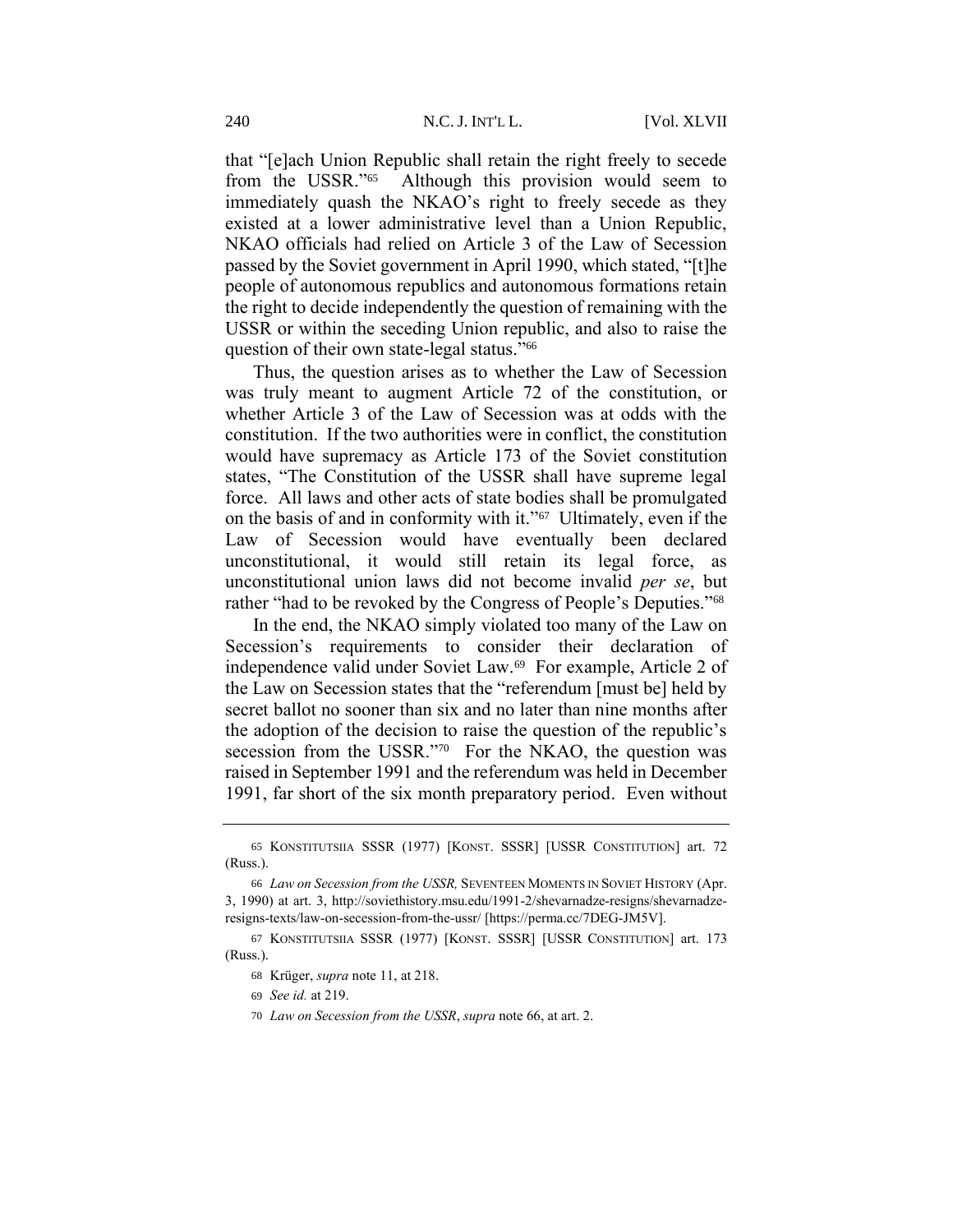the other issues at play, this violation of Article 2 would have been enough to undermine the NKAO's bid for independence under the Soviet Union.

#### **III.Right to Secession under International Law**

Although Nagorno-Karabakh's claims to independence clearly fall short under an analysis of Soviet law, they may yet have a successful claim of independence from Azerbaijan under international law. One source of international law concerning a nation's claim for independence is the Charter of the United Nations.<sup>71</sup> Article 1 of the U.N. Charter states that one of the purposes of the United Nations is "[t]o develop friendly relations among nations based on respect for the principle of equal rights and self-determination of peoples . . . ."<sup>72</sup> Article 55 also mentions respect for the principle of self-determination of peoples.<sup>73</sup>

Although this language of support for self-determination in the United Nations Charter may seem to imply that the United Nations supports independence for any who seek it, the concept of selfdetermination has been "plagued by difficulties as to scope and application," in part because "the drafters of the Charter did not define self-determination or identify who the 'peoples' were."<sup>74</sup> As commentators such as Antonio Cassese note, "[t]o explore selfdetermination . . . is also a way of opening a veritable Pandora's box [because] [i]n every corner of the globe peoples are claiming the right to self-determination."<sup>75</sup> For both practical and ideological reasons, the United Nations does not recognize every group seeking self-determination.<sup>76</sup> However, if certain conditions are met, a preference could develop towards respecting self-determination that accords with the language of the Charter.

One such set of conditions might provide the NKAO with a

<sup>71</sup> *See* U.N. Charter art. 1.

<sup>72</sup> *Id.* at art. 1, ¶2.

<sup>73</sup> *See id.* at art. 55.

<sup>74</sup> Marija Batistich, *The Right to Self-Determination and International Law,* 7 AUCKLAND U. L. REV. 1013, 1018 (1995).

<sup>75</sup> MILENA STERIO, THE RIGHT TO SELF-DETERMINATION UNDER INTERNATIONAL LAW: SELFISTANS, SECESSION, AND THE RULE OF THE GREAT POWERS 2 (2013) (quoting ANTONIO CASSESE, SELF-DETERMINATION OF PEOPLES: A LEGAL REAPPRAISAL 1 (1995)).

<sup>76</sup> For example: the Basque separatist movement, Catalonia, Eastern Ukraine, Kurdistan, and countless others.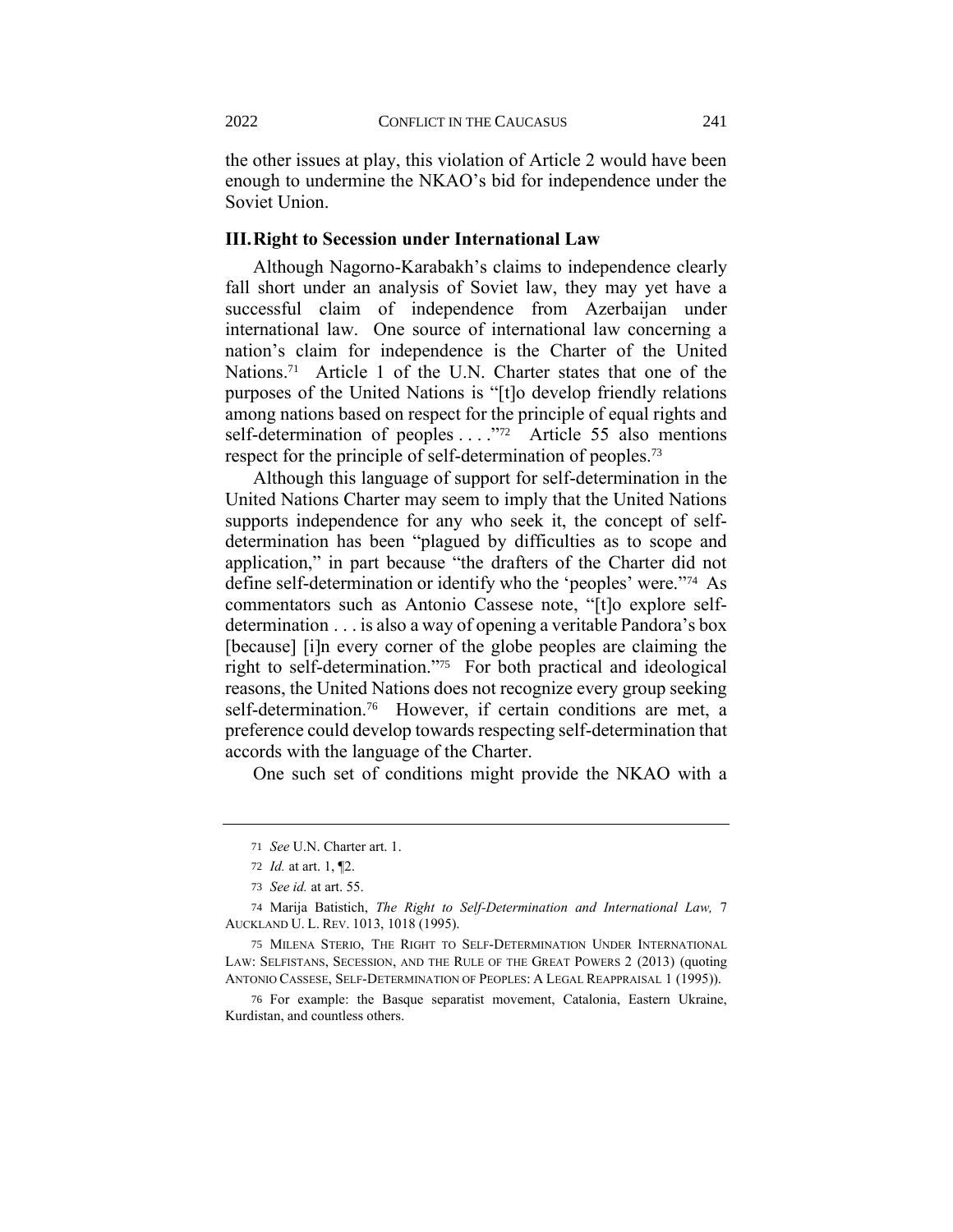legitimate claim to independence through remedial secession: Remedial secession. Remedial secession is a doctrine in which "international law may recognize a continuum of remedies ranging from the protection of individual rights, to minority rights ending with secession as the ultimate remedy."<sup>77</sup> The magnitude of the remedy is in direct proportion to "the varying degrees of oppression inflicted upon a particular group by its governing State."<sup>78</sup> In other words, the more serious the oppression, the more powerful the remedy.<sup>79</sup>

One argument repeatedly made in favor of this principle is "that the saving clause contained in principle 5, paragraph 7, of the Declaration on Friendly Relations constitutes the legal basis of remedial secession."<sup>80</sup> This "saving clause" states that:

<span id="page-12-0"></span>Nothing in the foregoing paragraphs shall be construed as authorizing or encouraging any action which would dismember or impair, totally or in part, the territorial integrity or political unity of sovereign and independent States conducting themselves in compliance with the principle of equal rights and selfdetermination of peoples as described above and thus possessed of a government representing the whole people belonging to the territory without distinction as to race, creed or colour.<sup>81</sup>

Some scholars interpret this clause to mean that where a particular country does not truly represent all of its constituent members, "[the government] is illegitimate and thus in violation of the principle of self-determination, and this illegitimate character serves in turn to [legitimize] 'action which would dismember or impair, totally or in part, the territorial integrity or political unity' of the sovereign and independent State."<sup>82</sup>

However, such a reading of the Declaration on Friendly Relations goes beyond its intended meaning, as the language

<sup>77</sup> Grace Bolton & Gezim Visoka, *Recognizing Kosovo's Independence: Remedial Secession or Earned Sovereignty?* 1, 3 (South East European Studies at Oxford, Occasional Paper No. 11/10, 2010).

<sup>78</sup> *Id.*

<sup>79</sup> *See id.*

<sup>80</sup> Katherine Del Mar, STATEHOOD AND SELF-DETERMINATION 79, 93 (Duncan French ed., 2013) (listing commentators who argue that this provision serves as the legal basis for remedial secession under international law).

<sup>81</sup> G.A. Res. 2625 (XXV), annex (Oct. 24, 1970).

<sup>82</sup> Del Mar, *supra* note [80,](#page-12-0) at 93-4 (citing LEE C. BUCHHEIT, SECESSION: THE LEGITIMACY OF SELF-DETERMINATION 93 (1978)).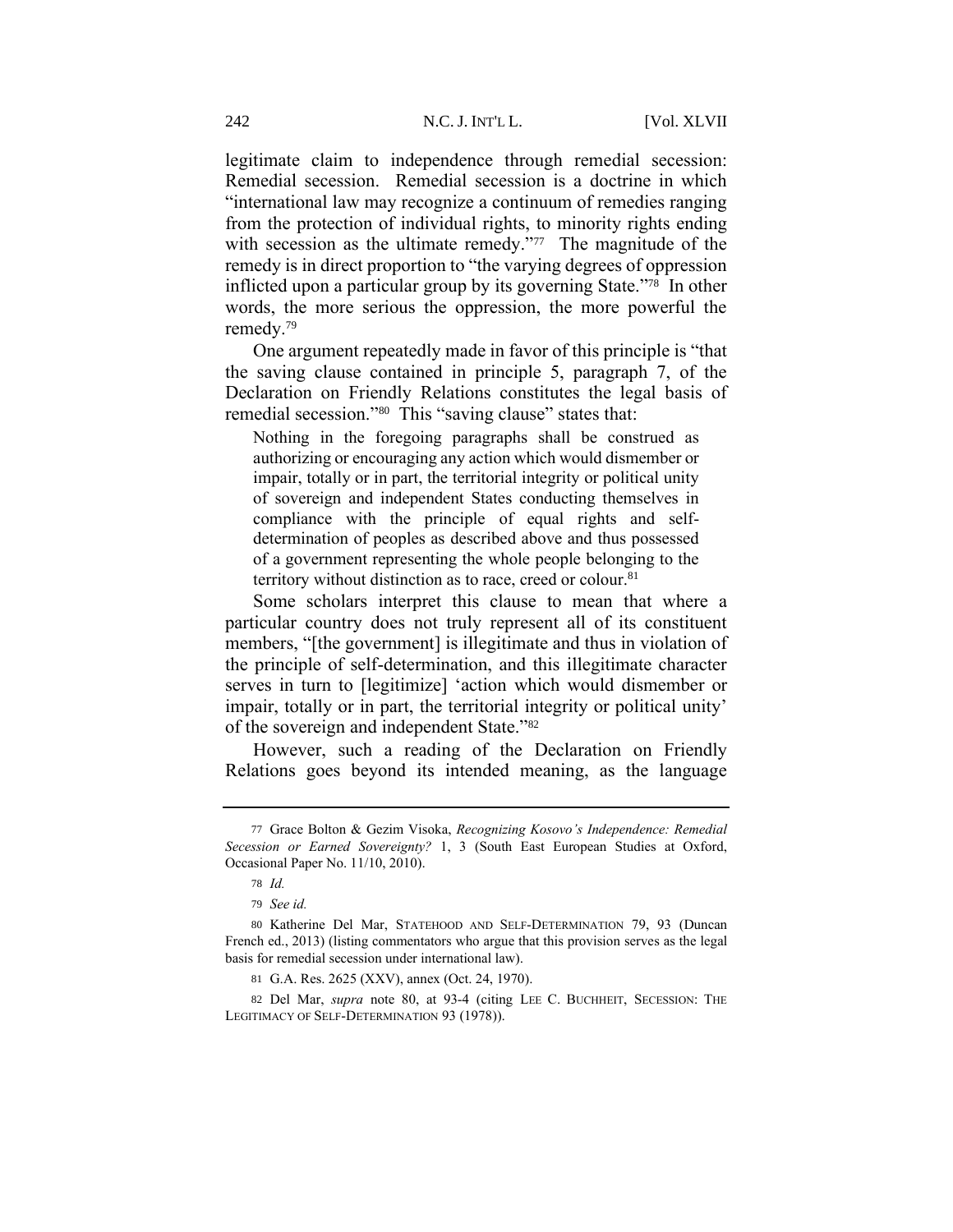regarding "[n]othing in the foregoing paragraphs . . . demonstrates that 'the purpose of the provision is to ensure that no preceding provision should be construed as authorizing the secession of territory, and not the opposite meaning.'" 83 In other words, the 'saving clause' in the Declaration on Friendly Relations is only meant to clarify the preceding language in the document itself, rather than grant some new form of secession rights to unhappy residents of a particular state. Although there is no concept of remedial secession that might grant a right of independence to Nagorno-Karabakh vis-à-vis their relationship with Azerbaijan, the principle of *uti possidetis* may provide another route to legitimatized independence.

*Uti possidetis*, originally recognized in the context of decolonization, but considered more broadly today, is the principle that, "in the event of dissolution of a state, the units of that state come to independence within their former administrative boundaries."<sup>84</sup> This principle is relevant to the question of Nagorno-Karabakh. If Karabakh automatically acquired sovereignty upon the collapse of the Soviet Union, then Azerbaijan's claims over the territory would be void.

Unfortunately for the NKAO, however, *uti possidetis* does not appear applicable here, because "[b]efore the break-up of the Soviet Union, Nagorno-Karabakh lay within the administrative borders of the Azerbaijan SSR."<sup>85</sup> Due to the fact that Azerbaijan held a higher administrative level within the Soviet Union that Nagorno-Karabakh, when the Azerbaijan SSR seceded from the Soviet Union, its "borders were converted, pursuant to the *uti possidetis* principle, into the international borders of the Republic of Azerbaijan, including Nagorno-Karabakh."<sup>86</sup>

As a result, pro-independence arguments based on the international law principle of *uti possidetis* dovetail closely with the analysis of independence under Soviet law above. Nagorno-Karabakh would have a much stronger *uti possidetis* claim if they were able to show that their attempts to gain independence from Azerbaijan under the Soviet Union were successful. Because the NKAO did not meet the Soviet constitutional requirements for state

<sup>83</sup> *Id.*

<sup>84</sup> Krüger, *supra* note [11,](#page-2-1) at 225.

<sup>85</sup> *Id.*

<sup>86</sup> *Id.* at 226.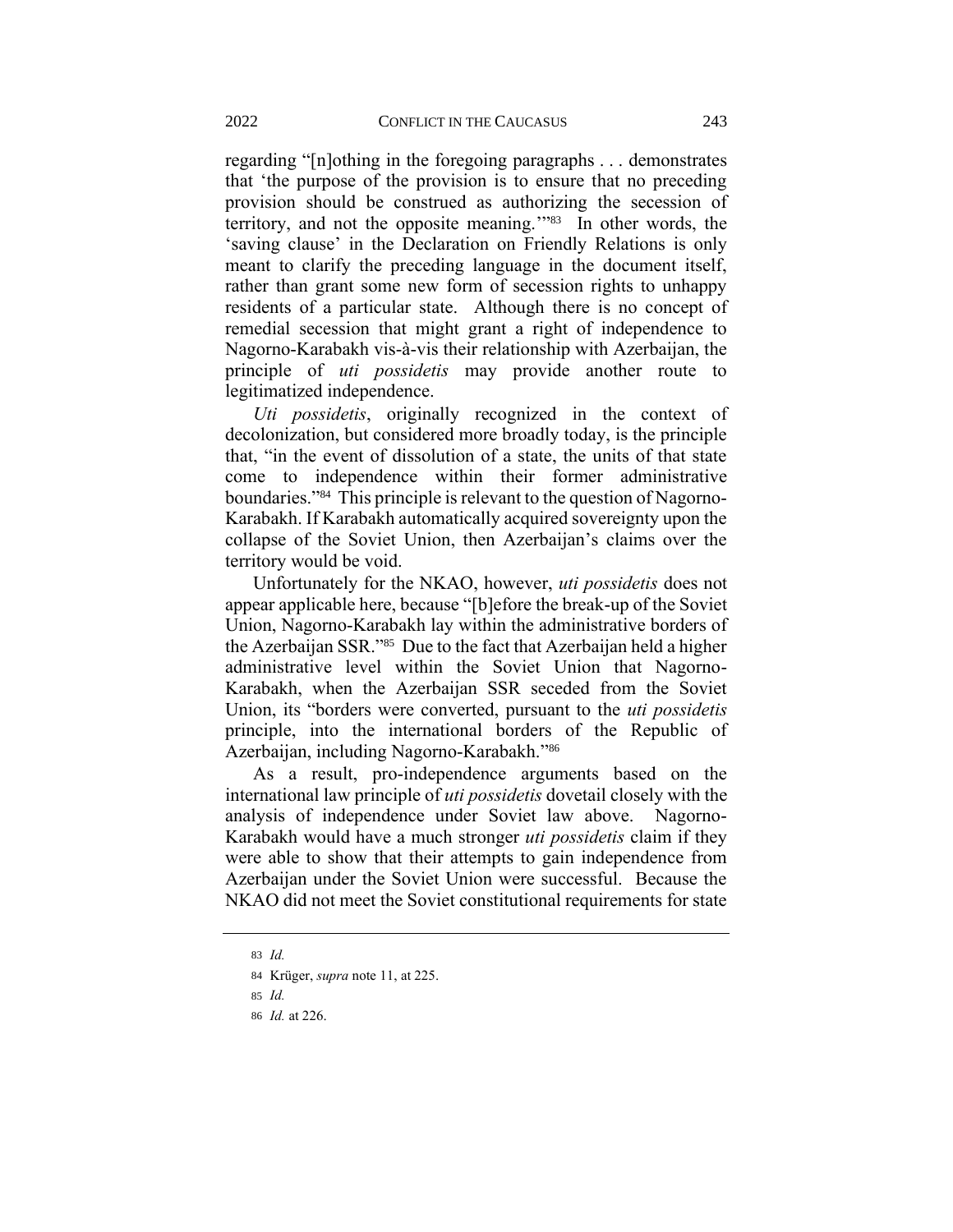secession and were consequently still part of Azerbaijan when the Soviet Union broke up, they cannot fulfill the requirements for a legitimate *uti possidetis* claim.

<span id="page-14-0"></span>Although Nagorno-Karabakh has sought to achieve recognition as a state independent from Azerbaijan, its ineligibility for independence under both Soviet law and international law seriously undermines the legitimacy and possible effectiveness of such claims. Instead, the reality for residents facing day-to-day life in the contested territory is that whoever commands the most military power in the region will have the upper hand in the conflict, which at the moment and for the foreseeable future appears to be Russia.<sup>87</sup> Russia benefits from the conflict by providing military aid to both Armenia and Azerbaijan, conditioned on the potential recipient acquiescing to strategically important Russian foreign policy requests, such as the signing of a Commonwealth of Independent States security pact.<sup>88</sup>

#### **IV. Future Implications**

An important future implication of the Nagorno-Karabakh conflict lies in the fact that the region may very well become an independent state at some point in the future, despite not meeting the requirements for sovereignty under Soviet law or international law. If such a result were to occur on the basis of international law and self-determination, it could undermine international law's legitimacy as a neutral arbiter of state conflict because the NKAO's claims to independence contravene several principles of international law.

Certainly, such an outcome could be the result of Azerbaijan freely deciding to grant independence to Nagorno-Karabakh, though this seems unlikely given the resources and military lives Azerbaijan has given in their efforts to hold onto the territory. If Nagorno-Karabakh were to become independent, it would likely be the result of a highly successful Armenian military offensive finally wresting control away from Azerbaijan. However, Armenian

<sup>87</sup> *See* Neil Hauer, *Bitter Military Losses Lead to Power Struggle in Nagorno-Karabakh*, RADIOFREEEUROPE/RADIOLIBERTY (Apr. 10, 2021, 8:19 AM), https://www.rferl.org/a/karabakh-power-struggle-haratiunian-balasanian-russia-armeniaazerbaijan/31196526.html [https://perma.cc/G3FQ-RR3W].

<sup>88</sup> *See* Andrew Sprague, *Russian Meddling in Its Near Abroad: The Use of Frozen Conflicts as a Foreign Policy Tool*, 28 INSTITUT BARCELONA ESTUDIS INTERNACIONALS STUDENT PAPER SERIES 12 (2016), https://www.ibei.org/ibei\_studentpaper28\_71440.pdf.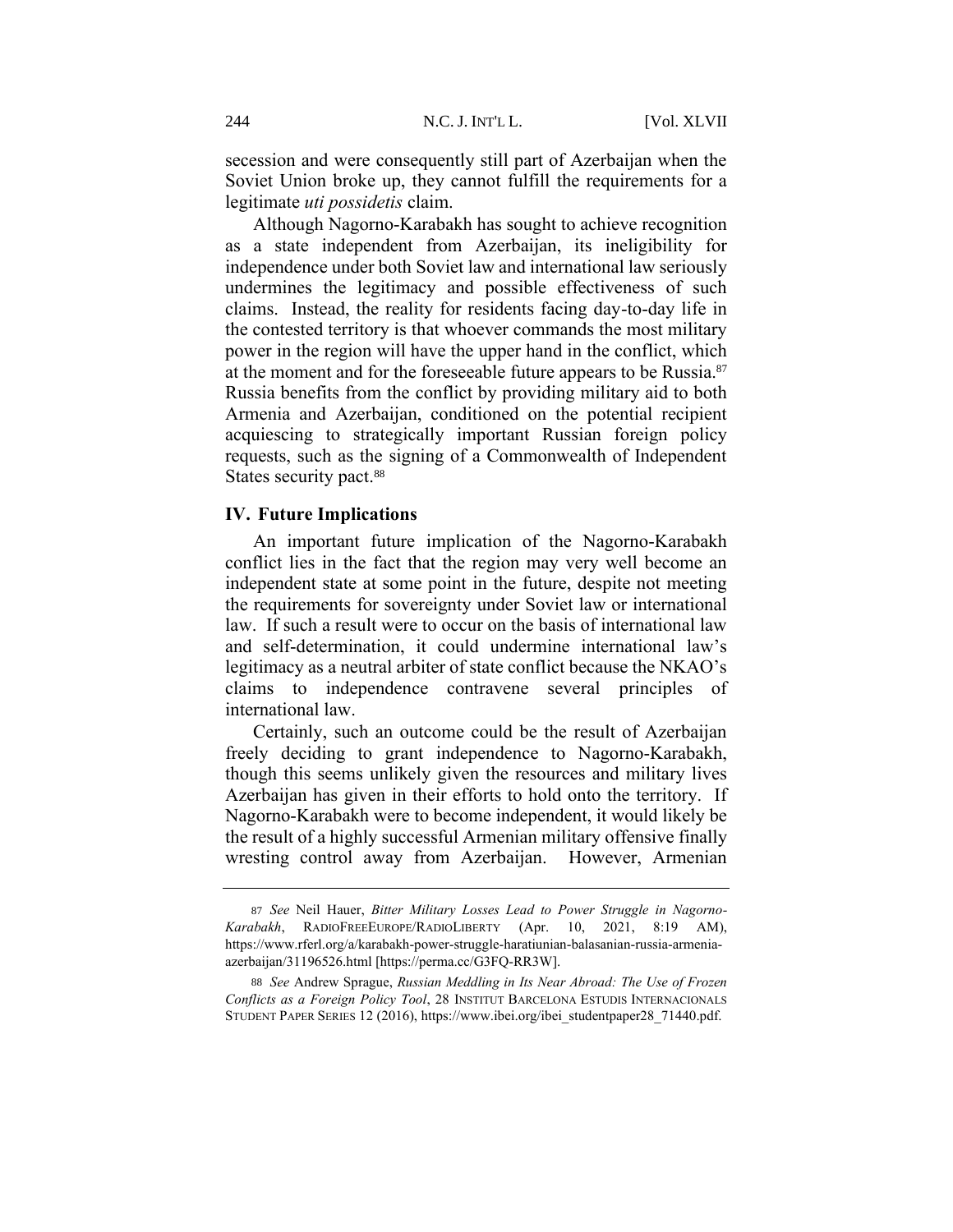conquest seems as unlikely as Azerbaijani consent, as recent conflict has only strengthened Azerbaijan's hold on the region.<sup>89</sup>

#### **V. Conclusion**

If one were to ask Kanum and Volodya Grigoryan their opinions on Nagorno-Karabakh independence following the forced expulsion from their house of twenty years, they would probably be more concerned with being able to live a peaceful, fulfilling life than exactly which flag flies over the land they called home. Unfortunately, because the NKAO's bids for independence under both the Soviet Union and the current state of Azerbaijan do not seem legitimate through either Soviet law or international law, it appears the violent tug-of-war over the territory will continue until a peaceful settlement can be reached, or one party obtains enough of a military advantage to end the question of Nagorno-Karabakh once and for all.

<sup>89</sup> Hauer, *supra* not[e 87](#page-14-0)*.*